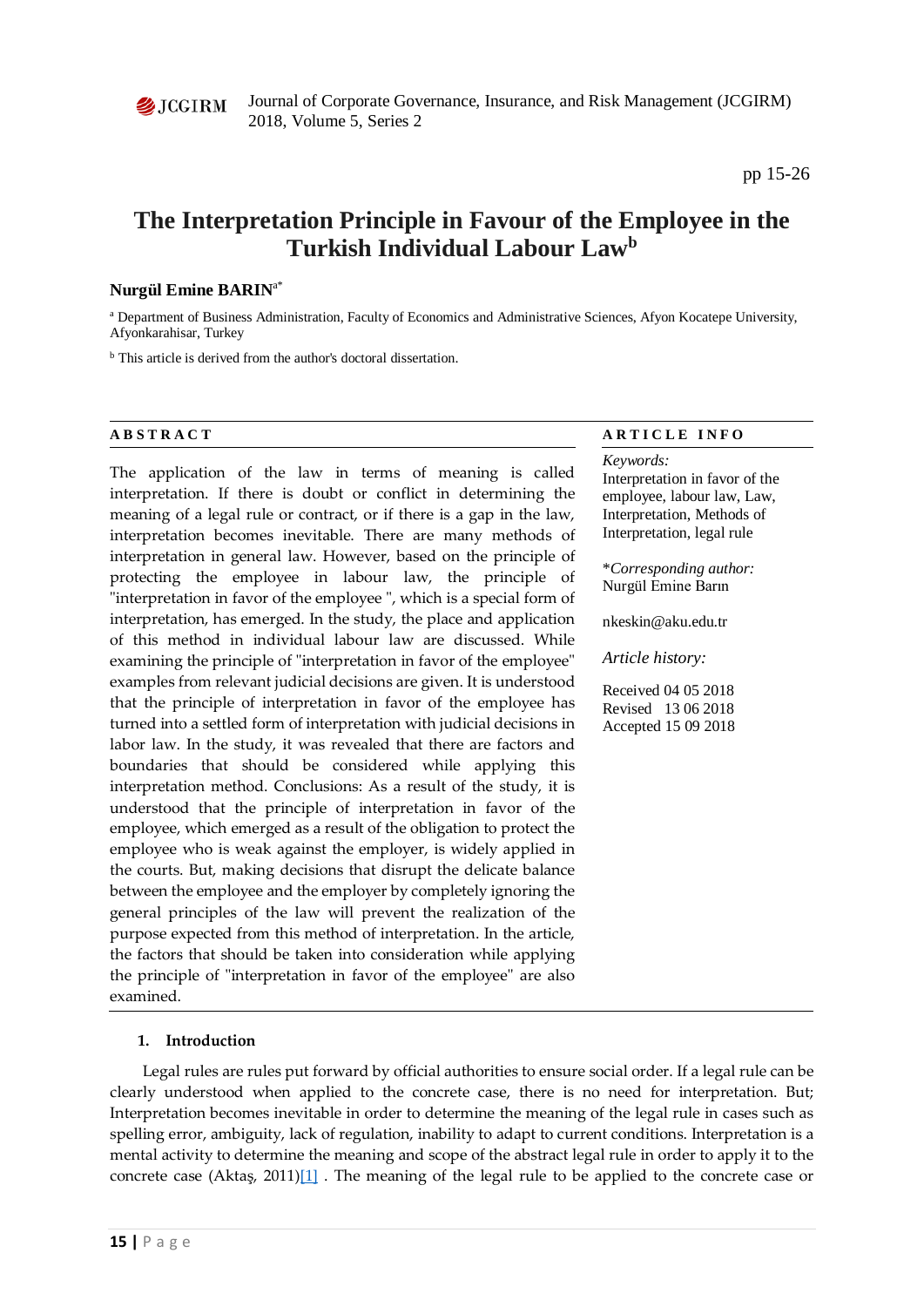whether such a legal rule exists is determined in this way (Aybay&Aybay, 1995)[2]. The Constitutional Court used the following statements in a decision [\[3\]](#page-10-0). *"It is obligatory to make use of all the relevant provisions of the Constitution while checking the conformity with the Constitution. Because, like every law, the Constitution is a whole, and in cases where a single rule does not clarify enough, the whole text should be taken into consideration. In other words, when there is no clarity in her words, it is necessary to go to the essence and examine all the rules for this, and to follow a forward-looking and realistic way when making comments about the essence"*. Therefore; while commenting, the written text (law, regulation, contract, etc.) should be handled as a whole, and in cases where meaning cannot be determined through words, the essence (spirit of the text) should be looked at.

When interpreting a legal rule, the interpreter should take into account some basic elements. These elements can be listed as "legal text", "process of emergence of legal text", "systematic of legal text" and "purpose of legal text". Regardless of the method used while making an interpretation, it will be appropriate to consider these factors in order to reach a healthy result. In this context, the question arises of how and by whom the interpretation will be made. According to the person or institution making the interpretation, it is possible to list the types of interpretation as follows.

**The Legislative Interpretation** It is also expressed as authentic interpretation or official interpretation. It is the interpretation of a legal text by the official authority that issued that law. This means the interpretation of the law, on the basis of the principle of "a majori ad minus" (who can do more, can also do less) by the legislative authority. In this type of interpretation, the meaning of a rule is clarified by giving an independent value to the interpretation, without the condition of applying it to a concrete event (Bădescu, 2017) [\[4\].](#page-9-0) In order for this type of interpretation to be applied, the legislative authority must be given the power to interpretation. Legislative interpretation is not allowed in Turkish Law.

**The Judicial Interpretation:** It is the interpretation made by the courts (judges) applying the legal rules. According to Article 1 of the Turkish Civil Code no 4721, "*The law is applied in all matters that it refers to with its word and essence. If there is no applicable provision in the law, the judge will decide according to the customary law, otherwise he will decide according to whatever rule he would have made if he was a lawmaker*". With the provision of this article, the judge has been given the power to interpretation. In this type of interpretation, the legal rule is applied by the judge. The decision made as a result of this application is binding only for the relevant case and the parties to the case. As a rule, the decision of the judge does not bind other courts or even herself/himself. In other words, in another case, the judge will be able to interpret the same event differently (Gözler, 1998) [\[5\]](#page-9-1). While making a decision, the judicial authority should also take into account the specifics of the concrete case (Edis, 1997[\) \[6\]](#page-9-2).

Gözler (2012) [\[7\]](#page-9-3) argues that because of this situation, individuals become subject to the judge, not the legal rule. In order to prevent this, it emphasizes that the judge must comply with certain principles of interpretation when making a decision. If the interpreter follows these principles in determining the meaning of the text, the interpretation will become objective. Thus, it will be prevented from making different decisions in different cases on the same issue.

**The Doctrinal interpretation:** This type of interpretation is non-binding. Because it is an interpretation made by scientists through scientific works such as scientific articles, studies, textbooks, monographs on the subject. It is accepted as a type of source that the judge can refer to while interpreting the legal rules (Aslan et al 2007[\) \[8\]](#page-8-1) .

Different interpretation methods come into play when it comes to how to make an interpretation. These interpretation methods can be listed as follows:

**The Grammatical Method:** It is one of the basic methods of interpretation. In this method; The legal norm is interpreted by morphological and syntactic analysis methods, based on the meaning of the terms and expressions used in the text, the connection between them and the structure of the sentence (Bădescu, 2017) [\[9\]](#page-9-0). In the interpretation of a legal rule, it is necessary to start with the text it contains. Because the legislator has embedded the thought she/he wants to express in words and sentences. For this reason, interpretation without considering the meanings of the concepts used in the law may lead to wrong conclusions. However, when interpreting the legal rule, it is not always sufficient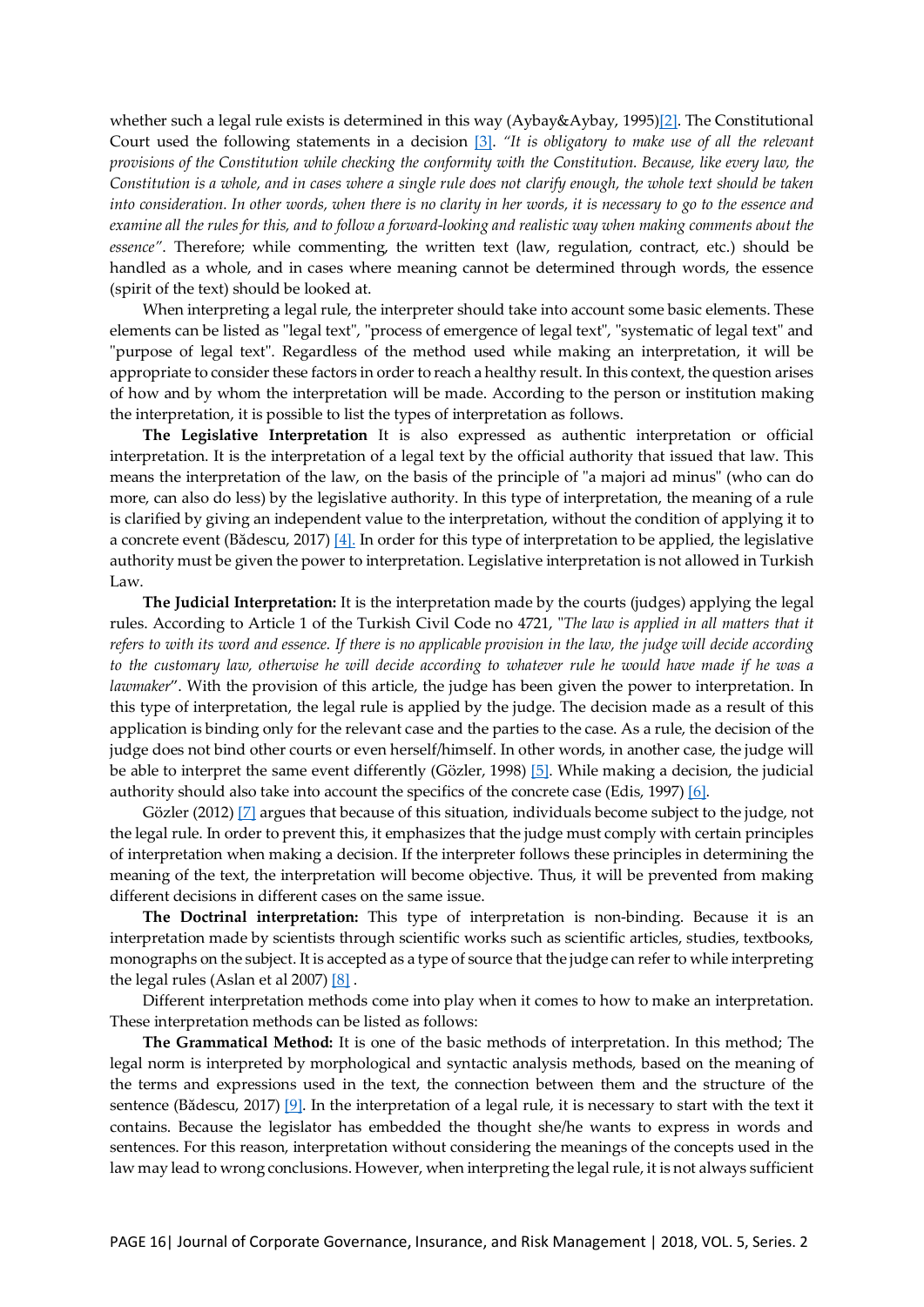to act only on the words and the language used. According to the 19th article of the Turkish Code of Obligations no 6098; "*In determining and interpreting the type and content of a contract, the real and common will of the parties are taken as basis, regardless of the words they use by mistake or to hide their real purpose*".

**The Historical (Subjective) Method:** In this type of interpretation, the will of the legislator is investigated by taking into account the justification of the law, the minutes regarding the negotiations made while the law is adopted and the social, economic and political situation of that period (Bădescu, 2017[\) \[10\].](#page-9-0) Although researching the will of the legislator gives important clues in interpretation, it will never be enough to rely entirely on this method. Because, once the legal law is accepted, it gains an independent quality **(**Güriz, 1999) [\[11\]](#page-9-4). The objective historical interpretation put forward to complete this missing aspect of historical interpretation. While taking into account the will of the legislator, it emphasizes that this will should be evaluated within the changing and developing conditions over time (Süzek, 2015[\) \[12\]](#page-10-1) .

**The Teleological Method:** In this method, instead of the aim pursued by the legislator while creating the legal rule, the purpose of today's conditions is taken into consideration. Because the legal system has a living and developing structure. Therefore, it should be able to respond to the conditions and needs of the day (Süzek, 2015[\)\[13\]](#page-10-1). The judge should be based on objective reasons (for example, the mistake made by the body that issues the legal rule, the change in the balance of interests, the meaning that honest and concerned persons can give) while making interpretation. (Karayalçın, 1997) [\[14\]](#page-9-5).

**The Logical Method:** According to this method of interpretation, a relationship is established between the legal rule and other elements within a logical framework. Accordingly, the place of that rule in the law, how it relates to other rules and what it wants to regulate, and what the rule is based on, is tried to be determined by taking into account the margins of that article provision. At this stage, the preparatory work of the law is also used (Gözler, 1998) [\[15\]](#page-9-1).

**The Systematic Method:** Instead of evaluating the legal rule alone, it is an interpretation method that aims to evaluate this legal rule within all rules of law. In this method, it is considered that all legal rules are part of a system. (Can&Güner, 2006) [\[16\]](#page-9-6) .

**The Conceptual Method:** According to the view defended by this method, the legal rule has been consicious revealed by the legislator. The duty of the judge is to enforce the law. In case of any uncertainty in the law, what needs to be done is to investigate the will of the legislature. For this, the positive law of the country, the legal logic in the legal regulation, the principles of logic underlying the law and the possible development direction of the law should be taken into account (Güriz, 1996[\) \[17\]](#page-9-7).

**The Interests Case Law:** The purpose of this method is to provide the decision-making body with the necessary material for decision-making, systematization, regulation and clarification of various conflicting interests and providing the judge with the best environment in which to make the best decision. The main purpose of the judge is to ensure the balance of interests between the parties (Can&Güner, 2006) [\[18\]](#page-9-6) .

While interpreting, the judge will follow certain methods. However, there are also rules of logic that he uses in doing so. These can be listed as the analogy, the application first (argumentum a fortiori) and the evidence with contrary (argumentum a contrario).

The analogy is the application of the legal rule that regulates a similar event in an event that has no legal regulation. According to the application first, it is also true for parts that are correct for the whole (Gözler 1998) [\[19\]](#page-9-1). Evidence to the contrary is that when resolving a legal case, a provision that is contrary to the legal rule is taken into account.

The fact that general legal rules guide in determining the meaning of the legal rule in labor relations is a result of the legal dimension of labor law. However, acting from the general rules of law may not always produce results in line with the "protection of the employee" purpose of labor law. In this context, it is more appropriate to apply the principle of "interpretation in favor of the employee" in the light of the general principles of interpretation.

#### **2. Literatüre Review**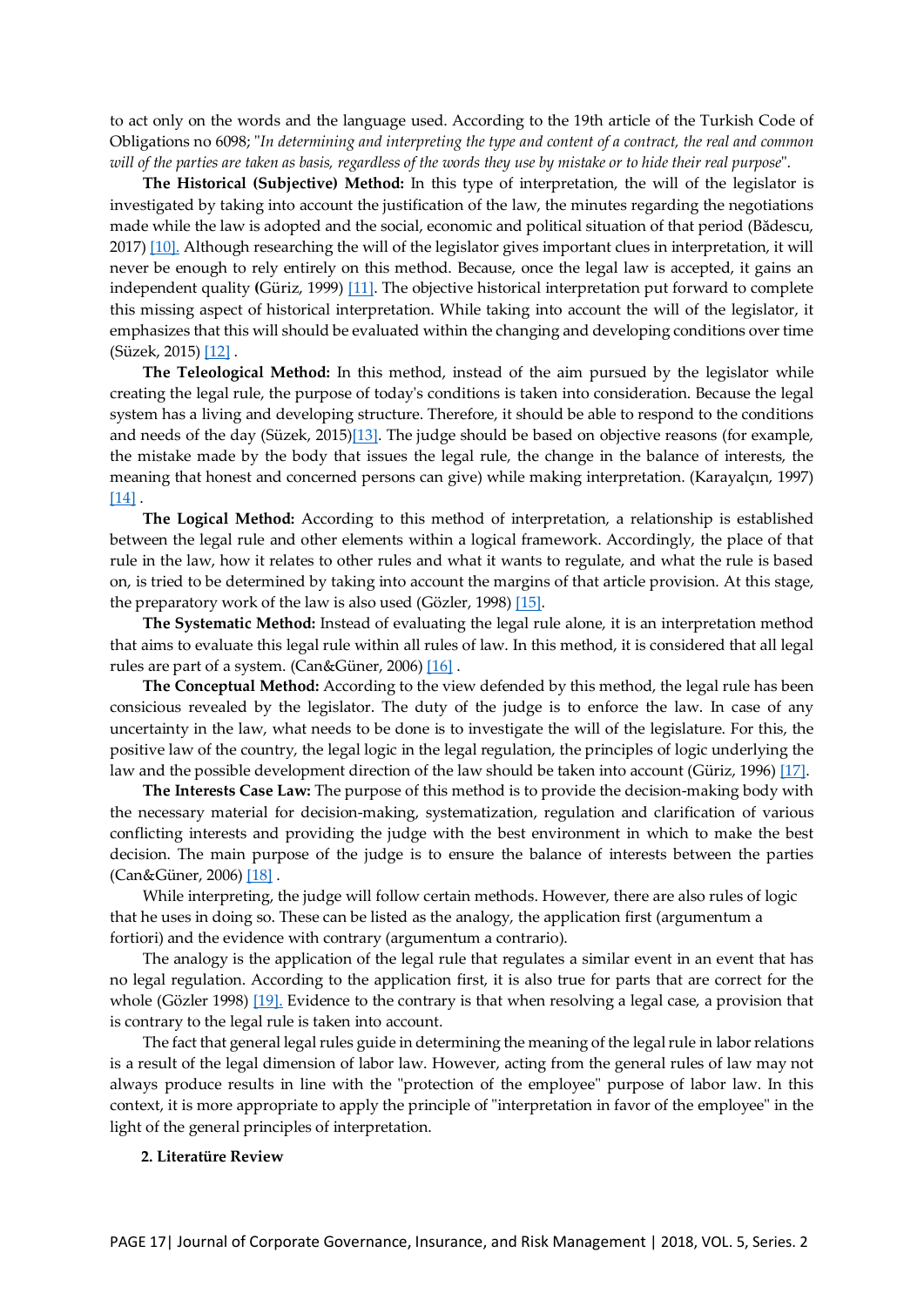In the literature review on the subject, first of all, the opinions of various authors on the concept of interpretation in law were conveyed. Then, opinions on the "principle of interpretation in favor of the employee" were given.

According to Patterson (2005)<sup>[[20\]](#page-10-2)</sup>, Law is a practice of argument. When legal arguments (laws, regulations, etc.) conflict, the answer to the question of what to do is "interpretation". The principles of minimum harm, consistency and generality are interpretive tools of legal interpretation. According to Barak (2005[\)\[21\]](#page-9-8), interpretation is to shape the content of the norm "trapped" in the text. The text subject to interpretation can be general (such as constitution, law, case law or custom) or individual (such as contract or testament). According to Fiss (1982[\)\[22\]](#page-9-9) , interpretation is neither purely creative nor purely mechanical. The interpretation is the product resulting from the dynamic interaction between the reader and the text. Dworkin (1982) [\[23\]](#page-9-10) , does not see legal practice only as the interpretation of specific laws and documents by lawyers and judges, but as an interpretation exercise in general. He advocates the necessity of comparing legal interpretation with interpretation in other fields, especially in literature, in order to develop an understanding of law. Dworkin pointed out that the better the law is understood, the better the interpretation will be understood. According to Gözler  $(2012)[24]$  $(2012)[24]$ , "interpretation" is the determination of its meaning by reading the text containing the legal rule. Aktaş (2011) [\[25\]](#page-8-0)says that with the interpretation of the legal rules, it is aimed to find the correct / real meanings of the rules. Yılmaz (2011) [\[26\]](#page-10-3) emphasizes that there is a need for interpretation if the laws are not clear enough or there are gaps in the laws. Kim (2009) [\[27\]](#page-9-11), states that the legal text is both an end point in setting the rule and a starting point for interpretation. According to Baude and Sachs (2017) [\[28\]](#page-9-12), the words that make up the legal text should be considered within their usual meanings, unless it is certain that the legislator aims to treat them in another sense. However, if the intention of the legislator is known; the interpretation should not be made according to the words of the law, but according to this intention even if it seems to have another meaning.

Considering the emergence process of Labor Law (industrial revolution period), it is seen that the idea of protecting the employee is of great importance. The employee is dependent on the employer both economically, technologically and legally. Therefore; It is important to protect the physical and mental integrity of the employee (personality, dignity, private life) against the employer, who is the strong side of the business relationship. Based on the Statute of the International Labor Organization and the Preface to the Philadelphia Declaration, Çenberci's (1986[\)\[29\]](#page-9-13) statements regarding employee protection are as follows: "*To establish a lasting peace that includes all humanity by avoiding injustice, poverty, deprivation and powerlessness around social justice and moral concerns, protecting the employee from the dangers of dependency*". The Court Of Cassation[\[30\]](#page-9-14); in its 1958 decision to unification of case law, it clearly set out the principle of protecting the employee. The sentences used by The Court of Cassation in the decision are as follows: "*Historical reasons that impose labor laws to the legislator and the aim of ensuring social balance and peace of the society (social balance and social peace) that will protect the employee who is weak in economic situation against the stronger employer*.*..*.". In the following decision, The Court Of Cassation[\[31\]](#page-9-13) emphasized the principle of interpretation in favor of the employee. " *One of the principles of labor law is undoubtedly the principle of protecting the employee, and it is imperative to act in the light of this principle in interpreting both the regulatory rules imposed by the law and the declarations of will of the parties".* According to İzveren and Akı (1998)[3[2\]](#page-9-15), interpretation in labor law is the process of investigating and determining the most appropriate norm that should be applied to the individual cases of business relations in the working order. This determination is possible by explaining the purpose that shapes the rules that make up the working order, which should be sought in the working order of the society. According to Süzek(2017)[\[33](#page-10-4)], it is a generally accepted principle to resort to the principle of interpretation in favor of the worker in cases where there is no clarity in the legislation in labor law. Sümer (2017) [\[34](#page-10-5)] emphasizes that since the main purpose of labor law is the protection of the employee, the benefit of the employee should be considered in the interpretation. Tunçer (2015) [\[35\]](#page-10-0) states that when there is uncertainty in the contracts, the judicial authority should resort to the principle of interpretation in favor of the employee, taking into account the powerlessness of the employee before the employer. According to Serozan (2013[\) \[36\]](#page-10-6), there is a principle in criminal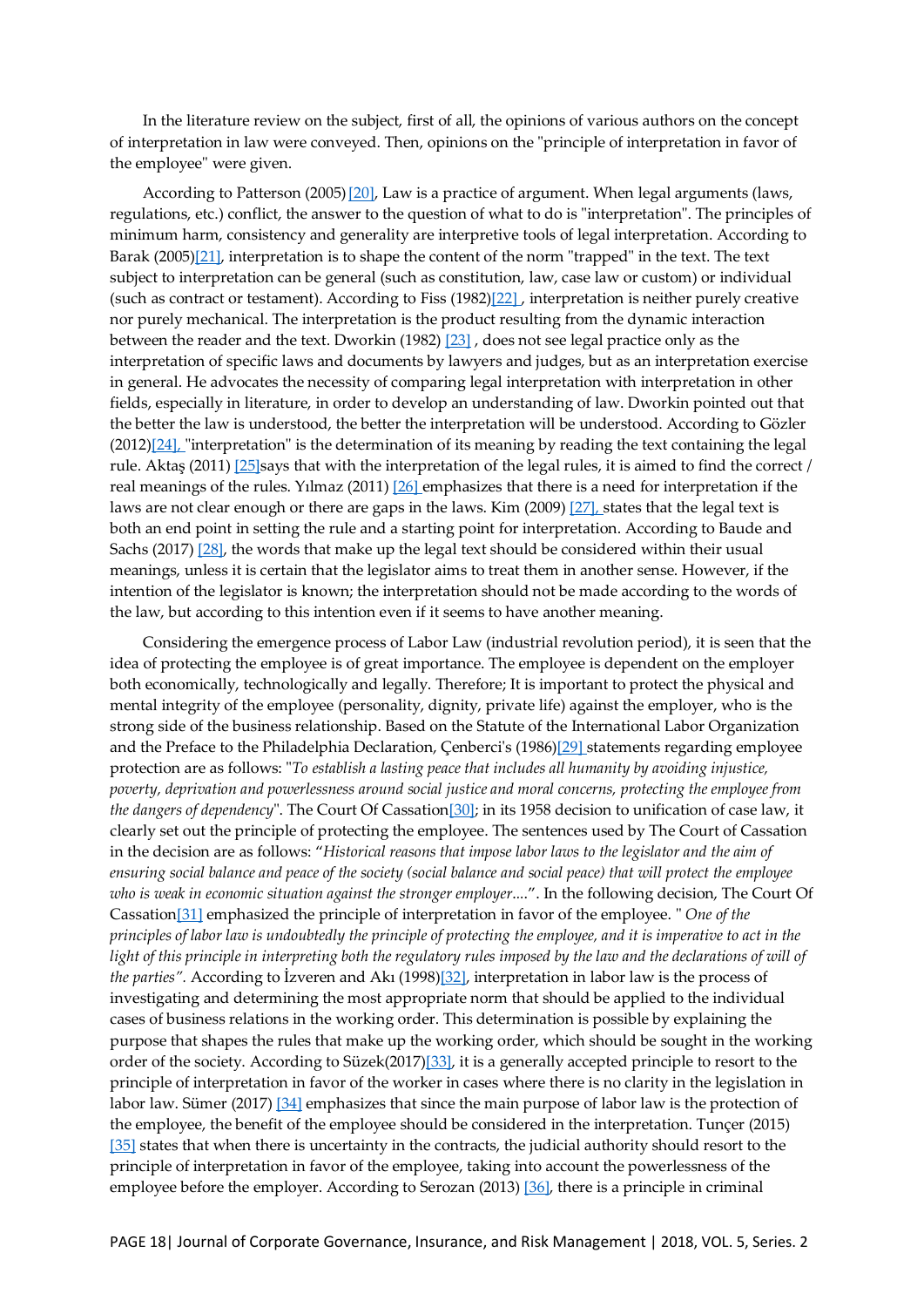procedure law that the defendant benefits from suspicion. In the constitutional law, in case of doubt, the principle of interpretation favoring freedom is valid. Regarding labor law, the principle of interpretation in favor of the employee is valid in this branch of law. According to Çelik et al.(2017[\)\[37\],](#page-9-16) as emphasized in the 1982 Constitution (Article 49 title A), the protection of the employee is one of the basic principles of the Constitution in the context of protecting employees. In this context, it is important to observe the principle of interpretation in favor of the employee during the interpretation to be applied both in the regulation of the legislation and in the implementation of the legislation. Kar (2013[\)\[38\]](#page-9-17) states that while interpreting, it is necessary to act on the protective principle of labor law.

#### **3. Interpretation Principle in Favor of Employee in Individual Labor Law**

It is understood from the review made so far that when applying for interpretation in labor law, it is necessary to accept the validity of a method of interpretation specific to this branch of law. This method of interpretation is called "interpretation in favor of the employee". It is inevitable to resort to interpretation if the meaning of a law clause or contract clause cannot be understood or if there is a regulation gap. When a similar situation is encountered in labor law, the comment is made in favor of the employee. Because, as stated in Article 1 of the Civil Code, a written legal rule is applied not only with its word but also with its spirit. In the spirit of labor law, there is the aim of protecting the employee (Şakar 2000) [[39\]](#page-10-7) .

Interpreting in favor of the employee does not mean that the general rules of law will be completely violated. When interpreting on labor law, it will be correct to follow the interpretation rules prevailing in general law. The first of these is the right of personality. Rights of personality are protected with the statement "Nobody can partially give up his rights and actions. Nobody can give up his liberty, cannot restrict it contrary to law and morality" in the 23rd article of the Turkish Civil Code. It is stated in Article 417 of the Turkish Code of Obligations that "*The employer is obliged to protect and respect the personality of the employee in the service relationship and to ensure an order in accordance with the principles of honesty in the workplace*". Rights of personality have an important place in labor law, especially in the interpretation of labor agreements and collective agreements. The second is the honesty rule. In a legal transaction, when there is a problem in determining the will of the parties, the principle of honesty (objective goodwill) is used. If there is uncertainty in the declaration of will of one of the parties and causes suspicion, interpretation is made based on the meaning that a reasonable person with medium intelligence can derive from this declaration of will (Bilgili ve Demirkapı, 2012[\)\[40\]](#page-9-18). According to Article 2 of the Turkish Civil Code, "*everyone has to abide by the rules of honesty (objective goodwill) while exercising their rights and fulfilling their debts*". The objective goodwill rule is important in terms of framing the mutual rights and obligations in the business relationship. The Court of Cassation drew attention to the rule of honesty in the following decision[\[41\]](#page-11-0). "I*n a situation like our country struggling with inflation and where the minimum wage is determined once or even twice a year, it is incompatible with the principle of honesty that the employee's wage is not increased on the ground that it is not below the minimum wage"*.

The method of interpretation primarily used in labor law is teleogical interpretation. It is important to evaluate the purpose of the interpreted legal rule. Because, it cannot be said that every regulation in the labor law aims only to protect the employee. However, if the results cannot be reached with teleogical interpretation and other helpful interpretation methods, it is necessary to resort to the method of interpretation in favor of the employee, based on the general spirit of labor law (Süzek 2015) [[42\]](#page-10-1). The Court of Cassatio[n\[43](#page-10-8)] emphasized this situation in its decision. "*Although the Labor Law essentially aims*  to protect the employee, all the rules in the labor legislation are not put in place to protect the worker. Therefore, when interpreting a legal provision, an interpretation should be made in accordance with the concrete purpose of *the provision. If the result could not be reached with the teleogical method of interpretation and the hesitation could not be resolved, then the principle of interpretation should be applied in favor of the worker"*. The Court of Cassatio[n\[44](#page-10-9)] included the following statements in a decision regarding the damage caused by the employee to the machines in the workplace. While determining the thirty-day wage concept of the employee, there is no clarity in the legislation regarding whether the calculation will be made on the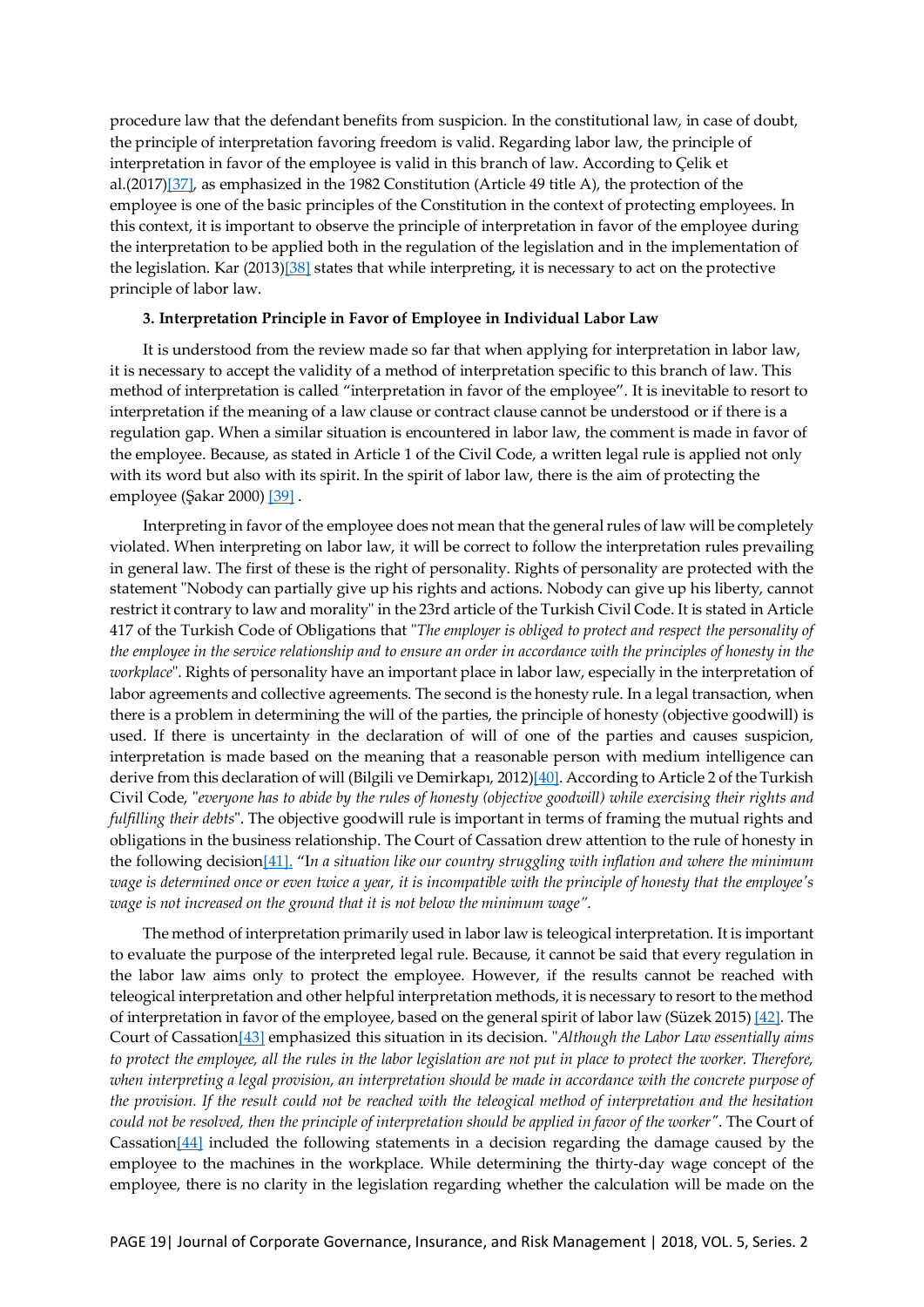gross wage or net wage. In this case, in accordance with the principle of interpretation in favor of the employee, it would be appropriate to take the gross wage as the basis. In individual labor law, it is the employment contracts concluded between the employee and the employer that are subject to interpretation outside the legislation. Apart from this, internal regulations of the workplace (prepared before the employment contract is made and submitted to the approval of the worker) in accordance with the conditions are also an annex to the employment contracts (Süzek, 1995)[\[4](#page-10-10)5]. According to the abrogated Turkish Code of Obligations No. 818, the condition of submitting the internal regulations to the approval of the employee in writing before the employment contract is made has been abolished with the Turkish Code of Obligations No. 6098. However, when a dispute arises, the employer will need to prove that the worker is aware of the internal regulations. Because the validity of the internal regulation depends on the condition that the worker is informed. Therefore, it would be appropriate for the employer to obtain a signature that the internal regulation has been read and accepted by the worker before the contract is made. Otherwise, general transaction conditions will be deemed not written in accordance with Article 21 of the Turkish Code of Obligations (Ertürk, 2013) [\[46](#page-9-19)].

Another concept that can be considered as an annex to the employment contract is workplace practices. There are some necessary conditions for workplace practices to be transformed into an employment contract provision. First of all, this application should have a general nature. On the contrary, special arrangements made for a single worker cannot be considered as a workplace practice as they cannot be considered as a general business condition. Workplace practices are general regulations that will be applied to all employees in the workplace (Süzek, 2011) [\[4](#page-10-11)7]. Another condition is the continuity of the actual situation applied in the workplace. If a benefit provided by the employer continues over time and the employees accept it implicitly, this practice will become a business condition (Ertürk, 2013)[4[8\]](#page-9-19). Workplace internal regulations and workplace practices can only contain regulations in favor of the employee. In the interpretation of internal regulations, different from concrete events, general abstract practices are used. Therefore, the interpretation should be general, uniform and objective. In cases where the provisions of the workplace internal regulation have more than one meaning, the interpretation should be made against the employer in accordance with the trust theory (meaning given by reasonable, well-intentioned and honest persons under the same conditions). Because the workplace internal regulations are unilaterally arranged by the employer. In this case, the party making the arrangement (employer) should take responsibility for the problem (Süzek, 1995)[[49\]](#page-10-10)

Despite the interpretation of abstract will in the legal rules, the concrete wills of the parties are interpreted in the employment contracts. Therefore, the aim is to eliminate the doubts and conflicts that arise in the implementation of the contract. Article 19 of the Turkish Code of Obligations has brought the following regulation. "*In determining and interpreting the type and content of a contract, the real and common will of the parties are taken as basis, regardless of the words they use by mistake or to hide their real purpose*". An important question arises here. Is it the real will of the parties to be considered? Or is it the statements they conveyed to the other party (Ayan, 1998; Eren, 1998) [\[50](#page-8-2)-[51\]](#page-8-2). In this case, if there is a dispute between the parties regarding the meaning of the declaration of intent; the meaning of the contractual provision should be demonstrated by researching the true will of the parties on the basis of the theory of trust.

.

In many cases related to individual labor law, the judiciary has emphasized the principle of interpretation in favor of the employee. Below are examples of The Court of Cassation decisions on the subject.

The Court of Cassation in a decision regarding the annulment contracts regulated in the Turkish Code of Obligations and which includes the termination of employment contracts by mutual agreement; since the annulment agreement is closely related to labor law, the interpretation of this agreement stated that the principle of interpretation in favor of the employee will be applied, just as in the interpretation of employment contracts [\[52\].](#page-11-1) According to the decision of The Court of Cassation, although the employee was under the age of 15, he/she was employed unlawfully. However, ignoring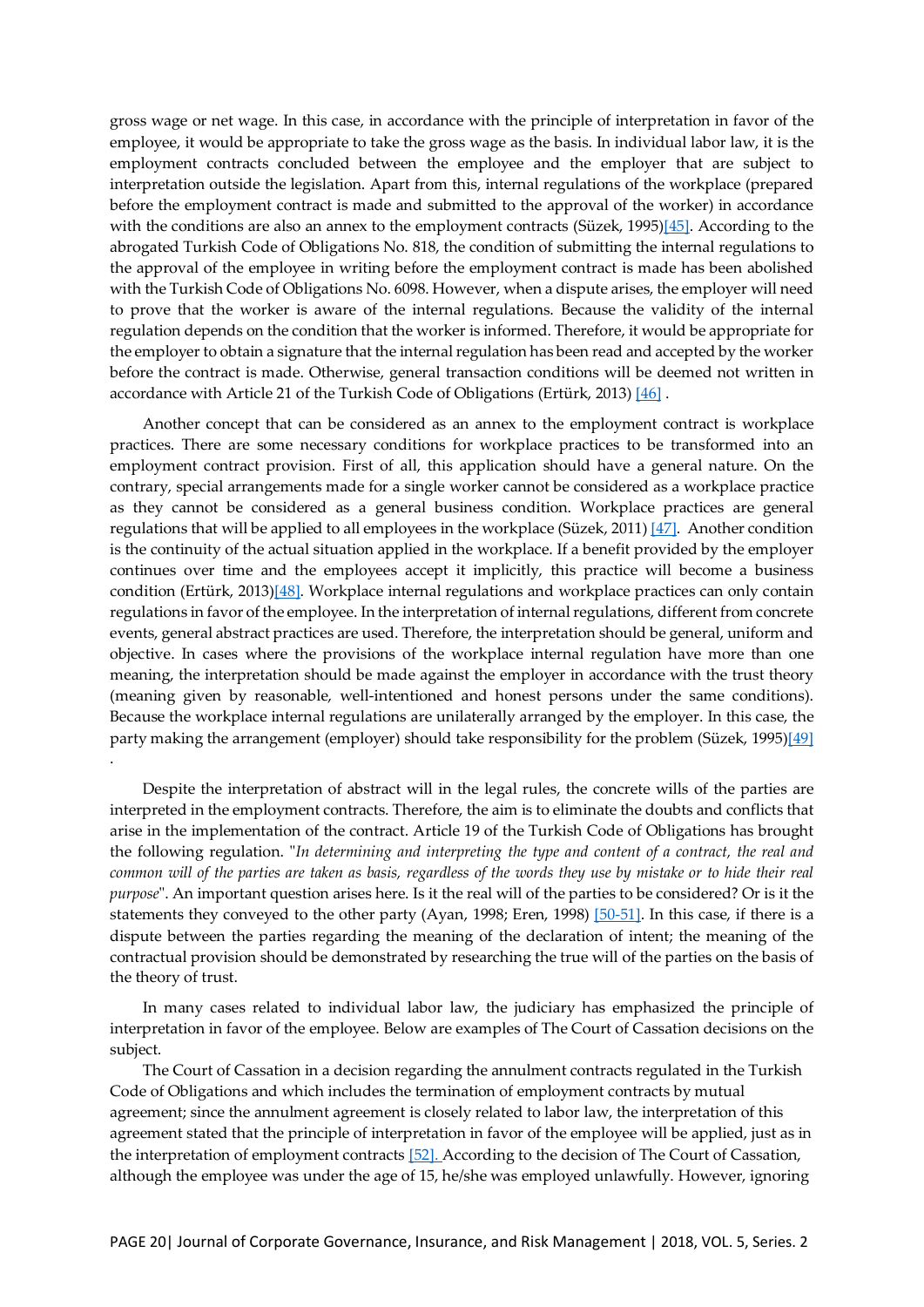this study by showing the contradiction between the age and the plaintiff's witness statements is against the principle of interpretation in favor of the employee [\[53\]](#page-10-12) .

The Court of Cassation[\[54\]](#page-10-13) drew attention to the following points in its decision regarding whether there is a debt between the employee and the employer due to the existing bonds and whether the bills are filled in accordance with the agreement between them. Labor law differs from contract law due to the principle of protecting the employee. Therefore, witnesses can be heard in favor of the employee against the documents regulated in labor law. In a decision of the The Court of Cassation of 2015, a dispute regarding the content of the contract was discusse[d\[55\]](#page-11-2). In the case in question, although there is a provision in the current employment contract that the employer may change the job of the worker temporarily or permanently, there is no provision that the place of duty or workplace can be changed. Therefore, unless there is a clear provision in the employment contract, an interpretation that the worker's place of duty can also be changed will not be compatible with the principle of interpretation in favor of the worker. For this reason, the Court of Cassation concluded the case in favor of the employee.

 The Court of Cassation [\[56\]](#page-11-3), made the following statements in an incident regarding the severance pay right of the employee according to the Law No. 5580 on Private Education Institutions. ccording to the Law No. 5580; Employment contracts for managers, teachers, expert trainers and master trainers working in institutions are signed for at least one calendar year. In the ILO Convention No. 158 (Termination of Employment Convention), it is emphasized that "sufficient guarantees should be obtained against making a fixed term employment contract in order to avoid the protective provisions of the contract". Based on both this regulation in the ILO agreement and the principle of interpretation in favor of the employee, the Court of Cassation; It has ruled that the employer, who will not renew a legally definite term contract, is liable to pay severance pay if the conditions are met.

The Court of Cassation[\[57\]](#page-11-4) found it controversial that the employee's employment contract should be terminated shortly before the employee fulfills the 6-month seniority requirement, which is one of the job security conditions. "*While determining whether the 6-month seniority requirement has been fulfilled in recent years, our department evaluates by taking into account the nature of the concrete event, based on the principles of narrow interpretation of restrictive provisions, honesty and interpretation in favor of the employee*". As can be seen in the expressions used, the principle of interpretation in favor of the employee is emphasized.

### **4. Limits of the Interpretation Principle in Favor of the Employee**

The principle of interpretation in favor of the employee cannot be applied unlimitedly in all cases. In addition to the aim of protecting the weak employee, the presence of delicate balances that need to be maintained should also be considered. As a matter of fact, The Court of Cassation[\[58\]](#page-10-14) listed the factors that should be considered while making comments as follows. It should be in accordance with the conscience of the society, especially the parties, do not contradict with precedent decisions, and not to be arbitrary in judgment. In this context, it is possible to list the limits of "the principle of interpretation in favor of the employee" as follows.

**The Limit Determined by Legislation:** As mentioned before, if there is a problem or contradiction in determining the meaning of the rule to be applied to the concrete case, the method of interpretation in favor of the employee will be used. However, if the provision is unambiguously clear and unambiguous, the provision should not be given a new meaning for interpretation in favor of the employee. The Court of Cassation[[59\]](#page-11-5) explained this situation as follows. "If contradictory rules are included in a contract of employment, the rule for the benefit of the employee should be taken into account as per the principle of protecting the employee in labor law". The Constitutional Court[[60\]](#page-10-15), in its decision which is the basis for this issue, clarified the situation under which the interpretation would be applied. "*If a text is not understood when it is read and it causes pauses that will cause different meanings or if the mistake is obvious, then a comment can be made*".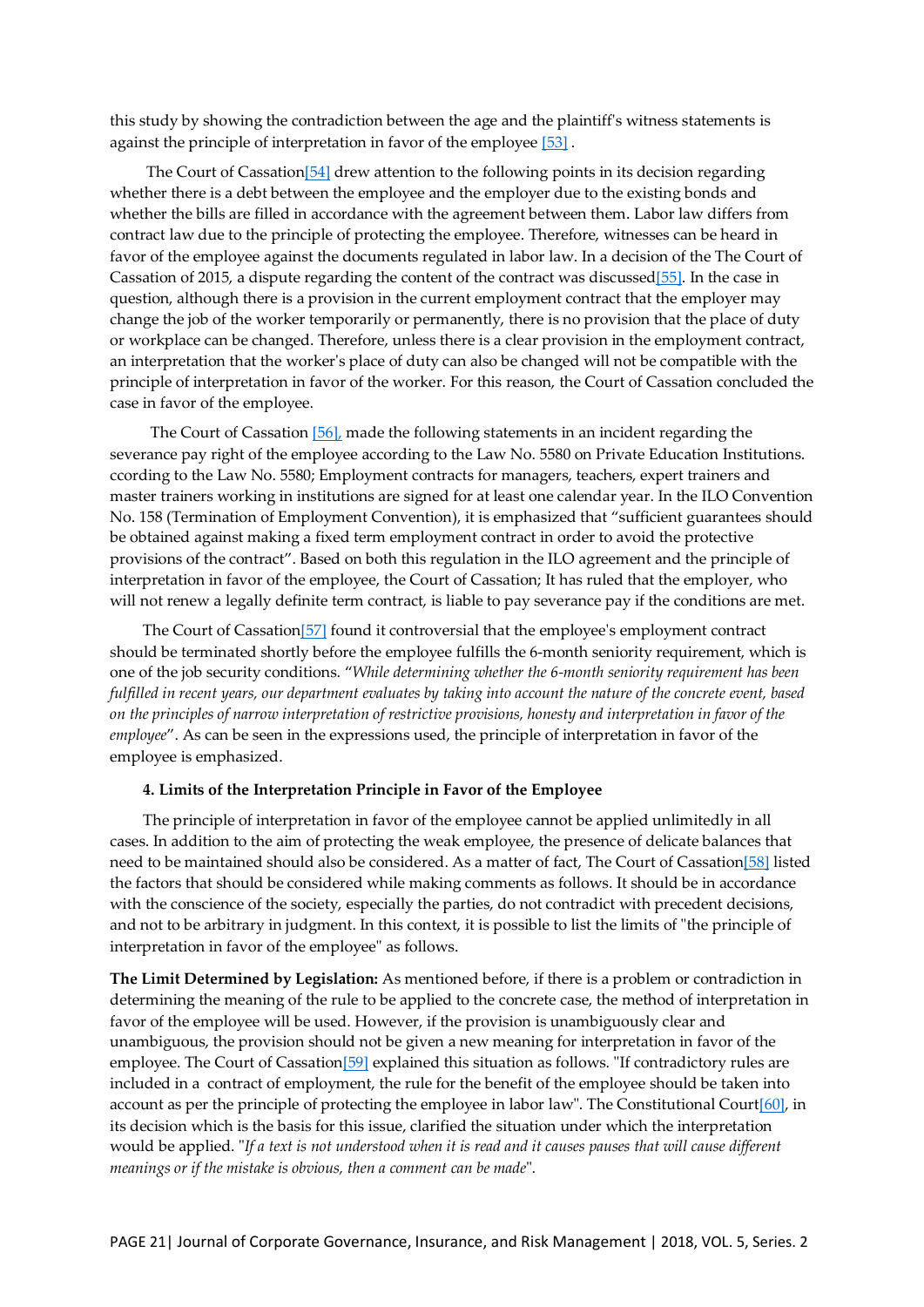**Preserving the Balance of Interest Between the Parties:** Considering that the general purpose of the labor law is the protection of the weak worker, it is inevitable to observe the benefit of the worker in this branch of law. However, maintaining the balance between the worker and employer and reconciling the conflicts of interest between the parties is the most important step in reaching common and social goals (production, income, income distribution, economic development). The unilateral handling of the system and the increase in practices against the employer will lead to the deterioration of the balance of interest. It is important to improve working conditions (occupational health and safety, wages, job security, working hours) for workers. For the employer, it is important to reach production and profit targets (national and international competition, optimum production conditions, overcoming economic bottlenecks) (Süzek, 2015)[[61\]](#page-10-1). In this case, it is even more important to observe the mutual interest balance. The Court of Accounts [\[6](#page-11-6)2] used the following statement regarding the employer in a decision on labor legislation. "Another situation that should be taken into consideration while making comments in favor of the employee is to avoid comment that will lead to the destruction of the employer".

The Court of Cassation [\[63](#page-10-16)] made the following statements regarding the protection of the balance of interest between the parties. The behavior of the employee that does not comply with the accuracy and loyalty by using the materials obtained from the workplace without permission is one of the situations that gives the employer the right to terminate according to the 25 / II clause of the Labor Law no 4857. The emergence of the opposite view will go beyond the "principle of interpretation in favor of the employee" in labor law practice, it will be against the principle of justice and the balance of interests, and will damage the feelings of justice. The aim is to establish a delicate balance between the social (employee) and the economic (employer, business). While maintaining this balance, it is not easy to draw the boundaries of employee benefit. Therefore, it is necessary to evaluate the event in its own terms and make a decision without prejudice, taking into account the purpose of the legal rule, without disturbing the delicate balance between the employee and the employer. (Çenberci, 1986) [\[64](#page-9-13)]. Legislation; In terms of ensuring this delicate balance, while protecting the worker with legal rules, it protects the employer in terms of rapidly adapting to economic and technological changes with the atypical employment forms (flexibility) regulated in the Labor Act (Süzek, 2015[\) \[65\]](#page-10-1) .

**The Benefit of Society:** The main purpose of the legal rules is to maintain the social order. In labor law, this purpose appears as the protection of the worker who is weak against the employer. While the absolute imperative rules in labor law bring regulations for the benefit of society or the country, it is clear that the relative imperative rules aim to protect the employee. Therefore, going beyond the legal limits in the interpretation of the absolute mandatory rules will result in the damage to social interests. For example, the purpose of prohibitions and restrictions on the employment of foreigners is to protect the society interest (Özdemir,2005)[\[66](#page-10-17)]. While interpreting the legal rule in labor law, the delicate balance between the benefit of the society and the country and the protection of the employee must be observed. It should not be forgotten that the ultimate goal is to achieve labor peace.

#### **5. Conclusions**

It is not always possible to apply the legal rules to the concrete case. Especially in the following cases, it becomes inevitable to resort to interpretation.

- The meaning of the legal rule is ambiguous
- Incomprehension of the words and sentence structure used
- Conflict of legal rule with other legal rules
- Lack of a legal rule regulating the concrete case or leaving the discretion to the judge by law

The ultimate aim of the rules regulating labor law is to ensure labor peace. This is the only way to ensure individual and social peace and development. When we look at the spirit of labor law, it is necessary to protect the worker in order to achieve social balance between the parties. As a natural consequence of this, a method of "interpretation in favor of the worker" specific to labor law emerged,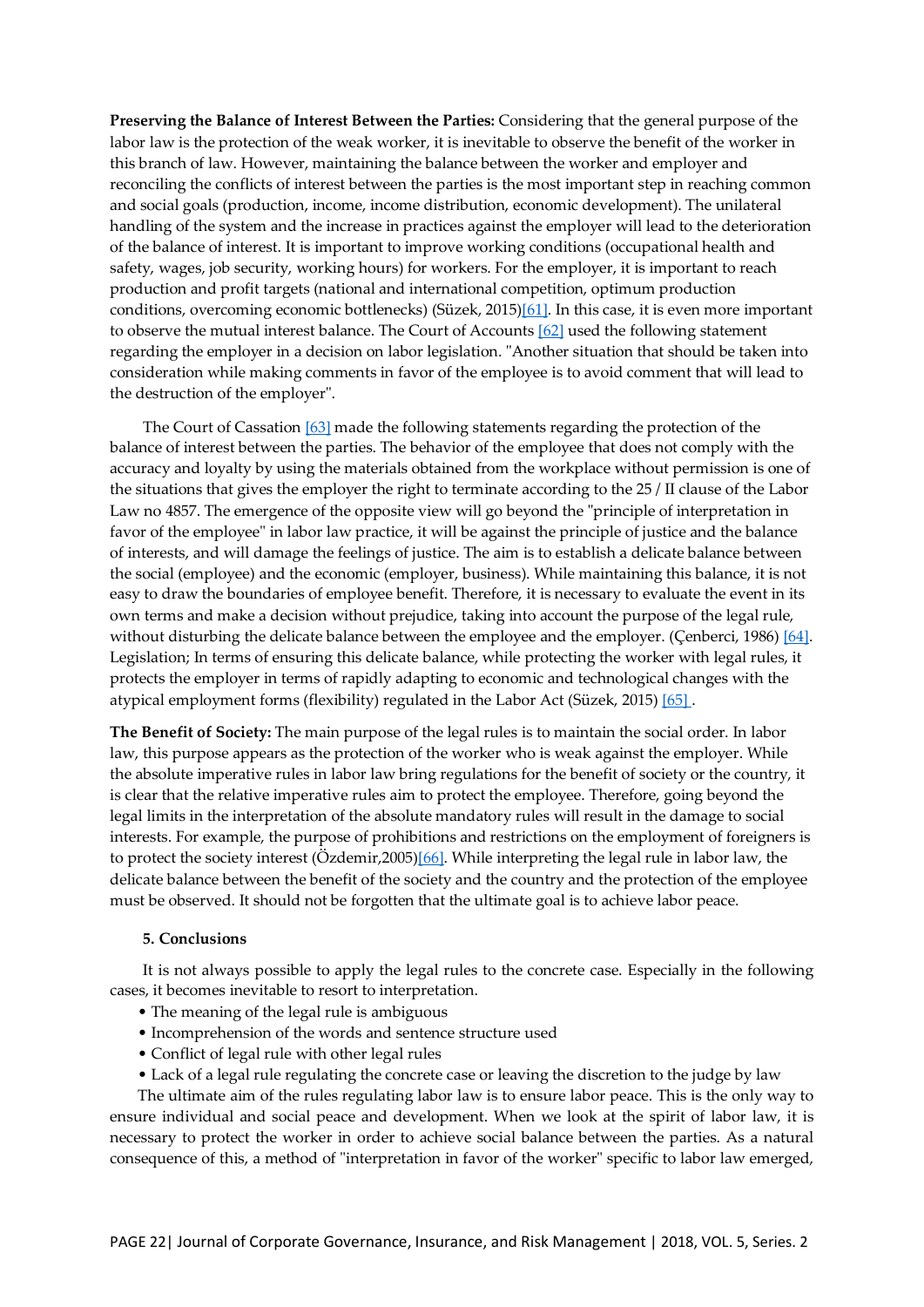apart from the interpretation methods in general law. It is seen that this method of interpretation is reflected in many judicial decisions.

There are some factors that need to be taken into account when using the method of interpretation in favor of the employee. These can be listed as follows.

• First of all, this method should be used in cases where the meaning of the legal rule cannot be determined and when there is doubt or there is no regulation on the subject. If the meaning of the legal rule is clear and certain, it is not suitable for general legal principles to interpret even if it is for the benefit of the employee.

• In cases where interpretation is applied, although methods valid in general law are used, the principle of interpretation in favor of the employee should be taken into account due to the peculiar nature of this branch of law.

• Especially, in the interpretation of the employment contract and its annexes, it would be more appropriate to reach a conclusion by evaluating the entire contract rather than making a decision based solely on the contractual provision.

• While applying for interpretation in labor law, firstly the labor legislation, collective labor agreement, if any, and finally the labor agreement should be looked into. If no solution is found despite this, general rules of law should be used.

• While interpreting in favor of the employee, the principles of "protection of the rights of personality " and "objective goodwill" which are valid in general law must be taken into consideration.

• While making interpretation in labor law, the principle of interpretation in favor of the worker should be applied within the framework of the Constitution, the imperative rules in the legislation and the complementary law rules.

• It should not be thought that the principle of interpretation in favor of the worker can be applied unlimitedly. The benefit of the society and the country, the boundaries drawn by the legislation and the protection of the social balance between the parties constitute the limits of this method of interpretation.

• Finally, while using this method of interpretation, it is necessary to make decisions without prejudice, objectively and by considering the social balance between the parties.

It should not be forgotten that the stronger party in the established business relationship is the employer. It is inevitable that the employee, who is dependent on the employer in economic, technical and legal terms, needs protection during the implementation of the legal rules. This is possible with the method of interpretation in favor of the worker. However, the principle of worker protection does not mean that the worker will be justified in all cases. Achieving social and economic balance, increasing economic welfare and making it permanent depends on "preserving and maintaining the delicate balance in the employee-employer relationship". Taking decisions that will leave the employer in an economically difficult situation in order to protect the worker will eventually lead to the damage to the employee. Therefore, although the basic method of interpretation used in labor law is "interpretation in favor of the worker", it will be beneficial for both parties, society and the country to make interpretations considering the above-mentioned factors.

#### **References**

<span id="page-8-0"></span>Aktaş, S. (2011). Interpretation Efforts in Law, *Erzincan University Journal of Law Faculty*, Vol:XV, Issue: 3-4.

<span id="page-8-1"></span>Aslan, İ. Y., Şenyüz, D., Taş, M., Kortunay, A., Deliveli, Ö. (2007). Introduction to Law, 3rd edition, Ekin Press, Bursa.

<span id="page-8-2"></span>Ayan, M. (1998). Law of Obligations General Provisions, 2nd Edition, Konya.

Aybay, R. & Aybay, A. (1995). Introduction to Law, 3rd Edition, İstanbul.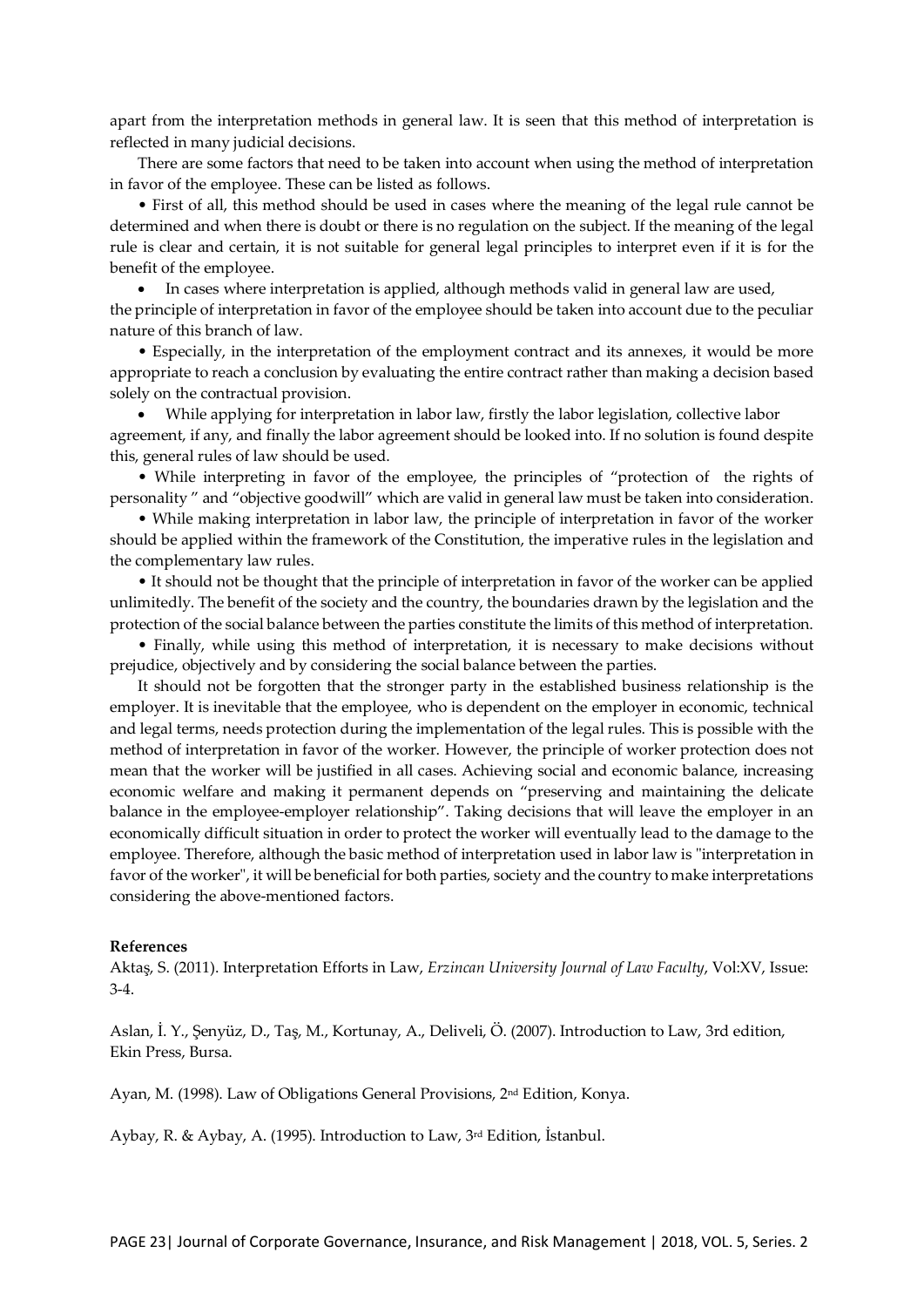<span id="page-9-0"></span>Bădescu, M. (2017). The Rationale Of Law. The Role And Importance Of The Logical Method Of Interpretation of Legal Norms. *Challenges of the Knowledge Society*, pp.384-392.

<span id="page-9-8"></span>Barak, A. (2005). Purposive Interpretation in Law. Princeton: Princeton University Press,.

<span id="page-9-12"></span>Baude, W., & Sachs, S. E. (2017). The Law of Interpretation*. Harvard Law Review*, 130(4),pp.1079-1147.

<span id="page-9-18"></span>Bilgili, F. ve Demirkapı, E. (2012). The Basic Concepts of Law, 7<sup>th</sup> Edition, Dora Press, Bursa.

<span id="page-9-6"></span>Can, H. &Güner, S. (2006) The Basic Concepts of Law. İstanbul: Hiperlink eBook.

<span id="page-9-16"></span>Çelik N., Caniklioğlu, N. ve Canbolat, T. (2017). Labor Law Lessons, 30<sup>th</sup> Edition, Beta Press, İstanbul.

<span id="page-9-13"></span>Çenberci, M. (1986). Annotation on Labor Act, 6th Edition, Ankara. The General Assembly of Civil Chambers of the Court of Cassation , 25.1.1978 E.3435/K. 23

<span id="page-9-14"></span>Decision of the Court of Cassation on the Unification of Case Law 18.6.1958 E.20/K9. Turkey Legal Gazette, 30.9.1958, p.10020

<span id="page-9-10"></span>Dworkin, R. (1982). Law as Interpretation, *Critical Inquiry*, Vol. 9, Issue: 1, pp.179-200

<span id="page-9-2"></span>Edis, S. (1997). Introduction to Civil Law and Preliminary Provisions, 6th Edition, Ankara University Press.

Eren, F. (1998). Law of Obligations General Provisions, Vol.I, 6th Edition, İstanbul

<span id="page-9-19"></span>Ertürk, Ş. (2013). General Business Conditions and Auditing of General Business Conditions. *Dokuz Eylül University Journal of the Faculty of Law*, Vol. 15, pp. 81-118 .

<span id="page-9-9"></span>Fiss, O. M. (1982). Objectivity and Interpretation, *Stanford Law Review*, Vol. 34, Issue: 4, pp.739-763.

<span id="page-9-1"></span>Gözler, K. (1998). Introduction to the General Theory of Law: The Problem of Validity and Interpretation of Legal Norms, 14<sup>th</sup> edition, Ankara.

<span id="page-9-3"></span>Gözler, K. (2012). Interpretation Principles, *Public Lawyers Platform Meeting*, Ankara, 29.9.2012

<span id="page-9-7"></span>Güriz, A. (1996). Philosophy of Law, 6th edition, Siyasal Press, Ankara.

<span id="page-9-4"></span>Güriz, A. (1999). Beginning of Law, Siyasal Press, Ankara,

<span id="page-9-17"></span><span id="page-9-15"></span>İzveren, A. ve Akı, E. (1998). Labor Law: Individual Labor Law, Vol.I, İzmir

Kar, B. (2013). Principles Prevailing in Labour Judgment. *Dokuz Eylül University Journal of the Faculty of Law*, Vol. 15, pp.869-882

<span id="page-9-5"></span>Karayalçın, Y. (1997). "Methodology in Law", Contemporary Legal Philosophy and Legal Theory Studies, Ed. Hayrettin Ökçesiz, İstanbul.

<span id="page-9-11"></span>Kim, Y. (2009). Statutory Interpretation : General Principles and Recent Trends. New York: Nova Science Publishers, Inc (Laws and Legislation Series).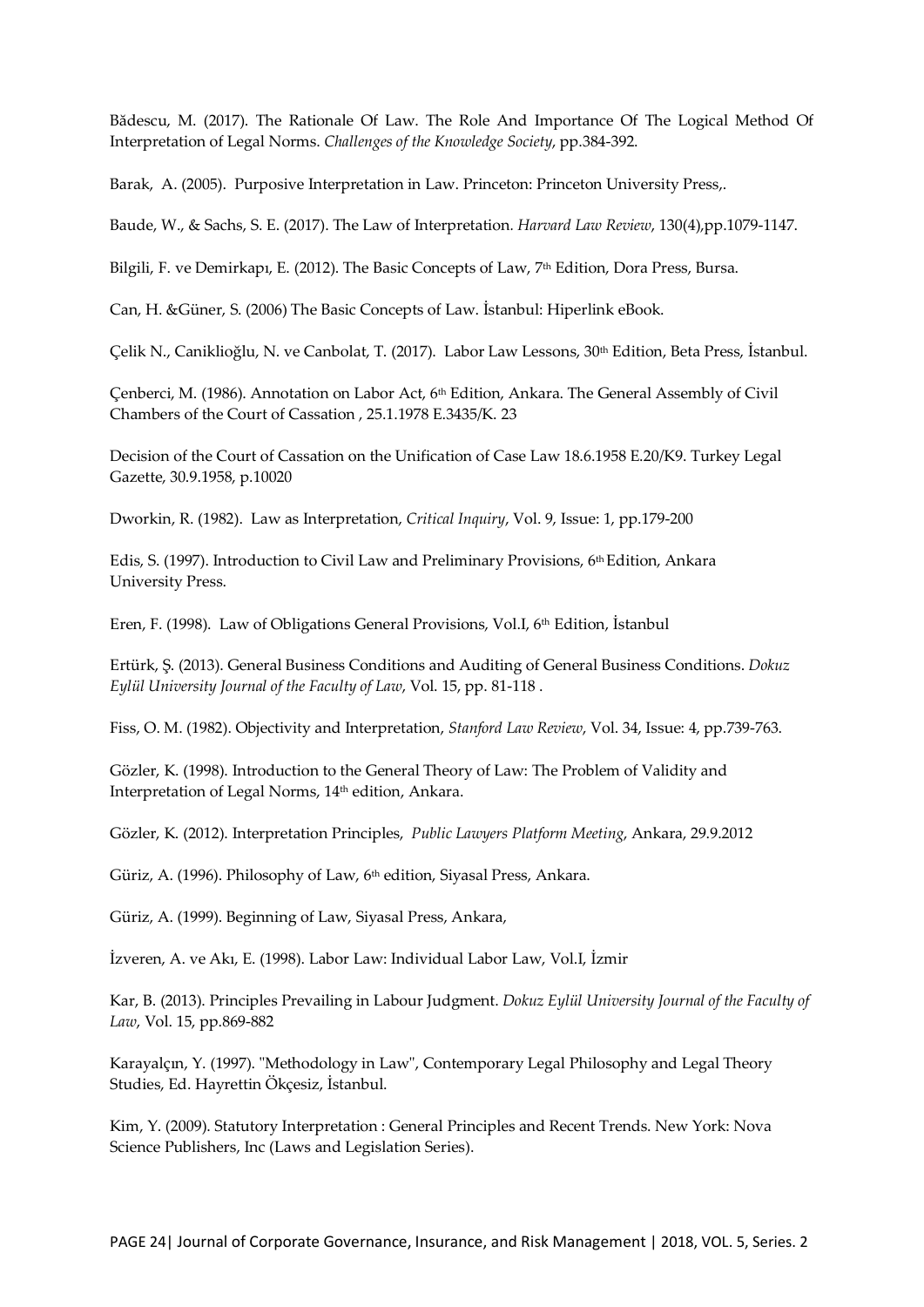<span id="page-10-17"></span>Özdemir, E. (2005). Place of Absolute Mandatory Provisions in Labor Law. *Ankara University Journal of the Faculty of Law*, *54*(3), pp. 95-120.

<span id="page-10-2"></span>Patterson, D. (2005). Interpretation in Law. *San Diego Law Review*, 42(2), pp.685-710.

<span id="page-10-6"></span>Serozan, R. (2013). Methodology in Law. *Journal of Yaşar University*, No.*8*, pp.2423-2440.

<span id="page-10-5"></span>Sümer, H.H. (2017). Labour Law, 22nd Edition, Seçkin Press, Ankara.

<span id="page-10-10"></span>Süzek, S. (1995). Internal Regulations in Labour Law. *Ankara University Journal of the Faculty of Law*, *44*(1), pp.183-191

<span id="page-10-11"></span>Süzek, S. (2011). General Work Conditions within the Framework of the New Turkish Code of Obligations. *Sicil Labour Law Journal, Issue:24*, pp. 5-13.

<span id="page-10-4"></span><span id="page-10-1"></span>Süzek, S. (2015). Purposeful Interpretation in Labor Law. *Sicil Labour Law Journal*, Issue: 34, pp.9-25.

Süzek, S. (2017). Labour Law, 14<sup>th</sup> Edition, Beta Press.

<span id="page-10-7"></span>Şakar, M. (2000). Labour Law Practice Handbook, Beta Press, 2nd Edition, İstanbul.

The Constitutional Court,E.1963/336 K.1967/29,26- 27/9/1967[.https://www.resmigazete.gov.tr/arsiv/13031.pdf](https://www.resmigazete.gov.tr/arsiv/13031.pdf)

<span id="page-10-0"></span>The Constitutional Court E.1990/4, K.1990/6 12.4.1990. The Constitutional Court 7.5.2007 E. 2006/169, K. 2007/55 . Kazancı Law Automation

<span id="page-10-15"></span>The General Assembly of Civil Chambers of the Court of Cassation E. 2013/22-1443 K. 2014/958 26.11.2014. Kazancı Law Automation

<span id="page-10-14"></span>The General Assembly of Civil Chambers of the Court of Cassation E. 2013/22-206 K. 2013/150030.10.2013 Kazancı Law Automation

<span id="page-10-12"></span><span id="page-10-8"></span>The General Assembly of Civil Chambers of the Court of Cassation E. 2015/22-1389 K. 2017/1368 15.11.2017. Kazancı Law Automation

Tunçer P. (2015), Labour and Social Security Law, 3rd Edition, Ekin Press, Bursa.

<span id="page-10-3"></span>Yılmaz, E. (2011). General Law-Special Law Relationship (In the Context of Turkish Code of Obligations and Labor Law), *Sicil Labour Law Journal*, Year.6, Issue 22, pp. 22-31.

<span id="page-10-13"></span>22th Civil Chamber of The Court of Cassation E. 2014/2735 K.2015/15624 , 29.4.2015. Kazancı Law Automation

<span id="page-10-16"></span>22nd Civil Chamber of The Court of Cassation E. 2015/19327 K. 2017/24195 , 6.11.2017. Kazancı Law Automation

<span id="page-10-9"></span>22nd Civil Chamber of The Court of Cassation E. 2015/5264 K. 2016/17911, 15.6.2016. Kazancı Law Automation